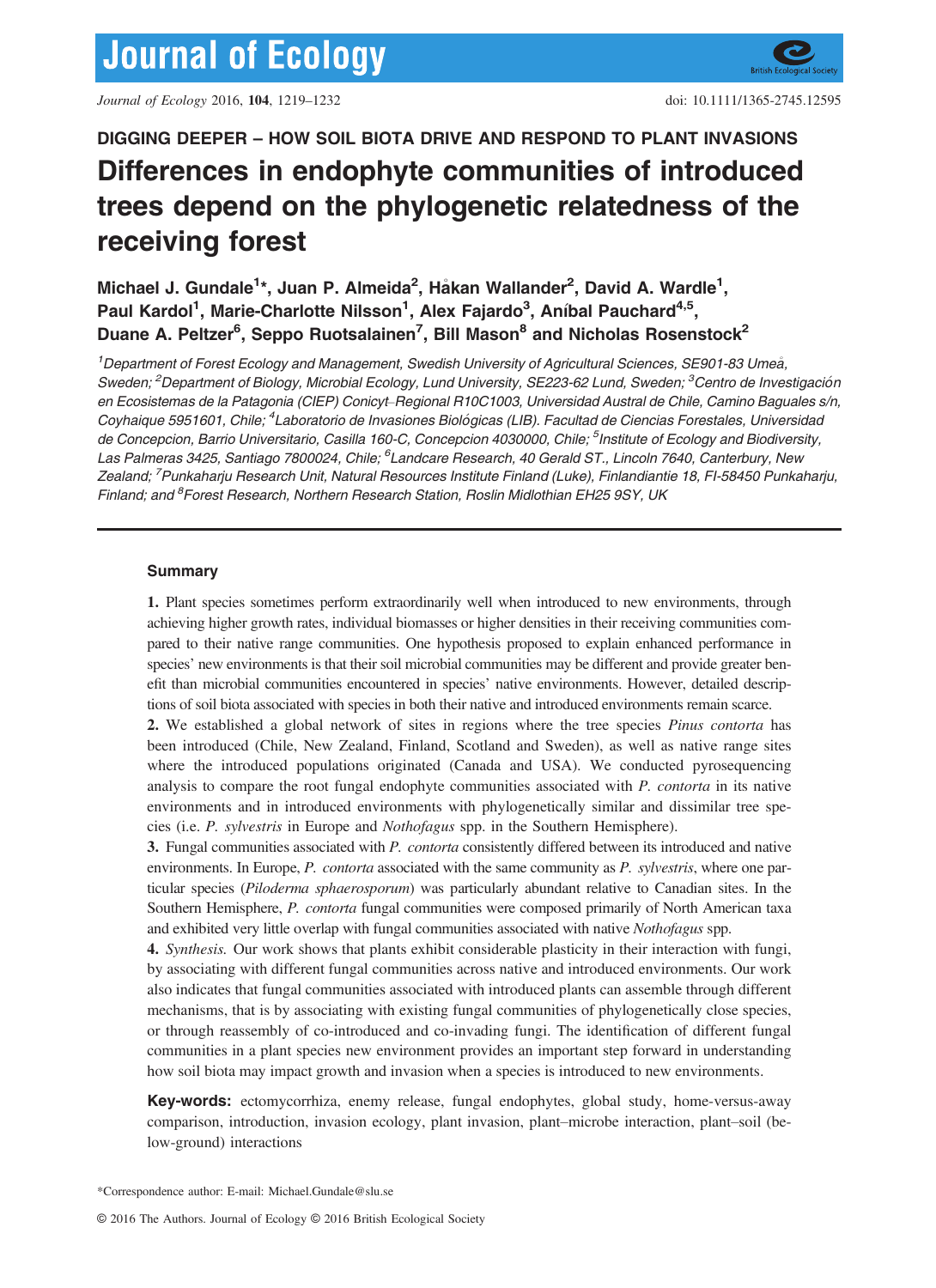#### Introduction

Plant species are frequently introduced into new environments and sometimes achieve higher growth rates, individual plant size or higher densities within receiving communities relative to what they achieve in their native environments (Shea & Chesson 2002; Leger & Rice 2003; Hawkes 2007). The field of invasion ecology has identified many mechanisms that likely contribute to these patterns (Hierro, Maron & Callaway 2005; Gurevitch et al. 2011; Gundale et al. 2014b), and one specific mechanism receiving growing support is that plants interact with soil biota differently in their native vs. introduced environments (Klironomos 2002; Reinhart & Callaway 2006; Pringle et al. 2009). Soils contain an immense diversity of organisms, some of which can adversely affect plant performance (e.g. pathogens, root herbivores), while others can enhance plant performance (e.g. mycorrhizal fungi and decomposers). Non-native species could thus gain an advantage if they are able to escape antagonistic interactions with soil biota in their native environments (i.e. the Enemy Release Hypothesis), or if they are able to form novel positive associations in their new environments (i.e. the 'Enhanced Mutualism Hypothesis') (Elton 1958; Keane & Crawley 2002; Reinhart & Callaway 2006).

Evidence that soil biota contribute to the success of some exotic species has come primarily from two types of glasshouse experiments. In the first type, native and exotic species that coexist in a particular environment are grown for one or more generations in sterile and non-sterile soils derived from their local community. One of the first studies of this type showed that rare native plant species in a Canadian prairie system developed net negative feedbacks with soil biota, whereas abundant invasive plant species developed net positive feedbacks (Klironomos 2002). Several subsequent studies of this type have demonstrated similar patterns (e.g. Agrawal et al. 2005; van der Putten et al. 2007; Engelkes et al. 2008). In the second type of experiment, one or more exotic or invasive plant species are grown with or without soil biota from both their native or introduced environment (e.g. Reinhart et al. 2003; Callaway et al. 2004; Yang et al. 2013). This type of experiment can be difficult to interpret because key factors other than soil biota can also differ between native and non-native ranges (e.g. climate, soil physical properties or genetics of the focal plant species). However, several recent experiments accounting for some or all of these potentially confounding factors have provided strong evidence that introduced species can benefit from soil biotic communities in their new environments (e.g. Gundale et al. 2014a; Maron et al. 2014).

While there is increasing evidence that plant–microbe interactions can contribute to the success of introduced species, few studies have evaluated how soil biotic communities actually differ across species native vs. introduced environments, or in what types of environments introduced plants are likely to encounter advantageous or disadvantageous soil communities. One factor that could strongly influence the composition of the soil community with which a plant species interacts in its new environment is its degree of phylogenetic similarity to the dominant native species in that environment. Many positive plant–microbe interactions have developed through long co-evolutionary histories and as a result often demonstrate some degree of host specificity (Molina & Trappe 1994; van Heijden & Sanders 2003). For example, members of several tree families, including the Pinaceae, are known to form genus-specific obligate ectomycorrhizal fungal (EMF) associations (Tedersoo et al. 2007; Dickie et al. 2010; Kohout et al. 2011). Therefore, the introduction of a plant species into environments with phylogenetically similar vegetation could increase the likelihood of encountering soil microbes with which they will positively interact. Likewise, if antagonistic soil organisms demonstrate some degree of host specificity, a plant species may be more likely to escape enemies when introduced into plant communities with phylogenetically dissimilar vegetation (Moeller *et al.* 2015); however, the absence of mutualists in these same environments may also constrain establishment and invasion (Richardson et al. 2000). To date, no study has compared plant–microbe associations across a species native range and a wide range of receiving environments where the phylogenetic relatedness of the native vegetation varies strongly.

In this study, we characterized root fungal endophyte communities associated with a single tree species, Pinus contorta, which originates from north-western North America (USA and Canada), and which has been introduced to several Southern Hemisphere countries where it has become highly invasive (e.g. Chile and New Zealand; Taylor et al. 2016), and across northern Europe (e.g. Scotland, Sweden, and Finland), where it typically achieves higher growth rates relative to native Pinus sylvestris (Varmola et al. 2000; Elfving, Ericsson & Rosvall 2001; Gundale et al. 2014b). We focused on root fungal endophytes because both EMF and pathogenic fungal interactions are well known to influence the performance of Pinaceae (e.g. Mallett & Volney 1999; : Courty et al. 2010). Because P. contorta has been introduced into European ecosystems where phylogenetically similar species are prevalent (e.g. P. sylvestris), and Southern Hemisphere locations where forests are dominated by phylogenetically more distant tree species (notably Nothofagus spp.) and lack native Pinaceae, our study system provides an ideal opportunity for evaluating how an introduced plant species associates with endophytic root fungi across contrasting receiving communities.

We tested the following hypotheses: (i) Pinus contorta will associate with different and less species rich fungal communities in its introduced ranges; however, we expect these differences to be greater in the Southern Hemisphere because of the greater phylogenetic difference with dominant native vegetation in this region. (ii) When introduced to a new environment, P. contorta will associate with a different and less species rich fungal community than native species in those environments; however, we predict this difference will be most pronounced in the Southern Hemisphere where P. contorta is phylogenetically more dissimilar to the dominant native tree species (Nothofagus spp.) relative to European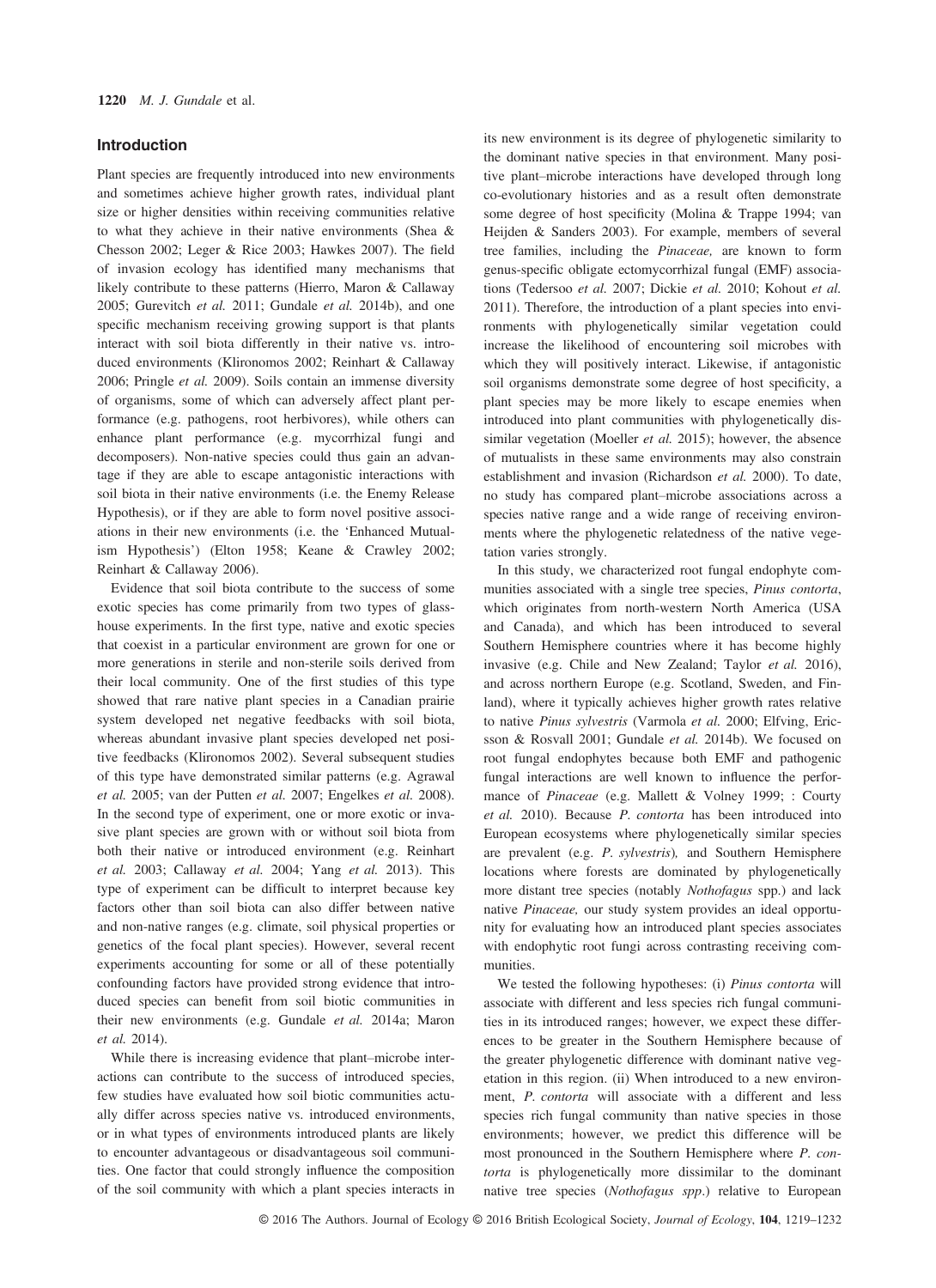introduction sites dominated by pines (P. sylvestris). (iii) In the Southern Hemisphere, where P. contorta is highly invasive, we predict that: (a) P. contorta individuals invading the landscape will associate with EMF communities that are more similar to the *P. contorta* source stands than to communities associated with native Nothofagus, indicative of fungal coinvasion; and (b) that invading trees will associate with few known fungal pathogens (i.e. indicative of enemy release). Testing these hypotheses in combination will broaden our understanding of the contexts in which soil microbial communities may enhance or constrain plants when they are introduced to new environments.

# Materials and methods

#### STUDY SITES

The study system included 61 sampling sites in total, including 17, 16, 18 and 10 in Canada, Europe, USA and the Southern Hemisphere, respectively. Our study utilized P. contorta stands in two distinct source and sink populations, which we refer to as northern and southern source–sink pairs (SSP). For the northern SSP, trees were introduced from Northern British Columbia (Canada) to Northern European locations (Scotland, Sweden and Finland), while the southern SSP trees were introduced from the Pacific Northwest, USA, to two Southern Hemisphere countries (Chile and New Zealand) (Fig. 1). Trees were intentionally introduced to each region with consideration of climate and edaphic similarity, thus soils, climate and latitude are very similar across native and introduced ranges within each SSP (Gundale et al. 2014b). Establishment of the study system began by identifying P. contorta plantations between 25 and 50 years of age in Europe and the Southern Hemisphere. In each of the European countries, we utilized field experiments that were established in the early 1970s, by forest researchers for the purpose of assessing the commercial potential of exotic P. contorta. These trials were established with intentionally selected seed provenances, which allowed us to locate paired stands in Canada where the seed source originated. In short, 4, 6 and 6 stands (i.e. 16 in total) were selected in Scotland, Sweden and Finland, which originated near the Canadian towns of Terrace, Fort Nelson and Fort St. Johns, British Columbia, respectively. We then identified six P. contorta stands within a 100 km radius of each of these Canadian towns, except for Fort St. Johns, where only five suitable sampling locations were identified (i.e.  $6 + 6 + 5 = 17$  Canadian sampling sites in total).

We further identified 5 plantation stands in each of the Southern Hemisphere countries (i.e. 10 in total) that were established for the purpose of commercial wood production. The origin for introduced Southern Hemisphere stands was less precisely documented than European stands; however, it is known that three subspecies of P. contorta (i.e. subspecies contorta, murrayana and latifolia) originating from the Pacific Northwest USA were introduced (Gundale et al. 2014b). Thus, in order to capture the range of source populations that were likely represented among the selected Southern Hemisphere stands, we identified 18 stands in total throughout the Pacific Northwest, USA, including six for each subspecies.

In each of the introduced regions (i.e. Europe and Southern Hemisphere), we further identified adjacent forest stands within the same age range mono-dominated by the most phylogenetically and functionally similar native tree species near the selected P. contorta plantations. In Europe, P. sylvestris, a tree species within the same genus, was selected for comparison. In the Southern Hemisphere sites, Nothofagus spp. were selected (i.e. N. pumilio in Chile, and N. solandri var. cliffortioides in New Zealand), which are also ectomycorrhizal but belong to a different phylum than P. contorta (i.e. the Magnoliophyta). The size of P. contorta stands across the study system ranged from  $0.1$  ha to  $> 10$  ha, and the distance between selected P. contorta and paired adjacent native tree stands in both introduced regions ranged between 0.05 and 5 km.

#### SOIL SAMPLING

During the growing season 2012, we collected three soil cores separated by 10 m in the position of an equilateral triangle within each P. contorta stand (i.e. in both of its native and introduced ranges), as well as in the adjacent P. sylvestris and Nothofagus stands in European and Southern Hemisphere sites, respectively. In the Southern Hemisphere, we also collected one core beneath the 3 most distant P. contorta individuals invading from each plantation (0.2 to 1 km distance) at all Southern Hemisphere sites. This was not done at European sites, because we found too few invading individuals.

For all stand types, soil cores were taken beneath the outer branch margin of one tree at each of the sampling points, using a 10-cm-diameter PVC tube retrofitted with a finely serrated blade, which severed

Fig. 1. A map of two Pinus contorta sourcesink pairs (SSP). The northern SSP is depicted in red, with native range locations occurring in northern British Columbia, Canada and corresponding introduced populations in Scotland, Sweden and Finland. The southern SSP is depicted in blue, with native range populations occurring the Pacific Northwest, USA, and corresponding introduced populations in Chile and New Zealand.



© 2016 The Authors. Journal of Ecology © 2016 British Ecological Society, Journal of Ecology, 104, 1219–1232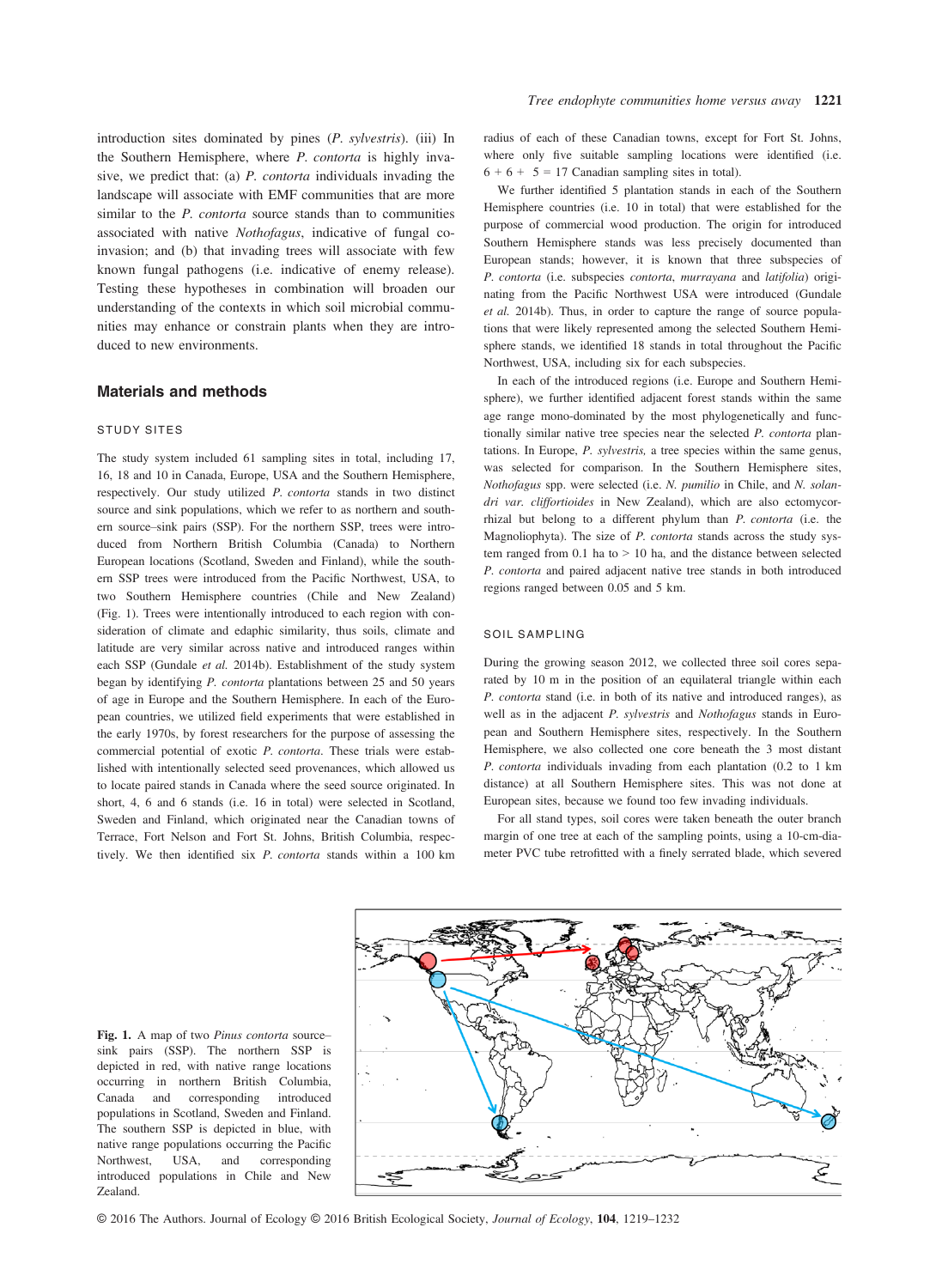roots. Cores were collected to a depth of 10 cm. Immediately upon collection, cores were placed in a 10 cm diameter by 10-cm-depth PVC tube for structural stabilization, wrapped with cellophane and placed in a cooler. Cores were then placed in an insulated box, and express shipped from each location to the laboratory in Umeå Sweden. Shipment from non-European locations took between 4 and 6 days. In order to subject all samples to the same conditions, we kept all European collected samples at room temperature for 5 days after collection.

After samples arrived to the laboratory, we manually broke apart each core in order to separate soils and roots, to be used for chemical and DNA analysis, respectively. Northern SSP cores were primarily composed of organic horizon, whereas southern SSP soils were primarily composed of mineral soil. Thus, organic horizons were removed for analysis from all northern SSP soils and mineral soils (which we standardized to a 5 cm depth) for all southern SSP soils. Sorted soil (i.e. either mineral or organic soil) from each of the three cores from each stand were then composited, oven dried, sieved (2 or 4 mm for mineral and organic soils, respectively) and analysed for total C and N concentrations by dry combustion using an elemental analyser (LECO TruSpec CN analyzer; St. Joseph, MI, USA), and total P content by acid digestion using nitric–perchloric acid digestion and analysis by inductively coupled plasmography (Kumordzi et al. 2014; Maaroufi et al. 2015). From each core, we removed roots from the target tree species, which was possible because the study stands were mono-cultures, and no understorey species produced higher order lignified roots that could be confused with the target tree species. Thus, fine root masses attached to higher order lignified roots were removed, and from these removed, approximately ten healthy fine root segments ( $\sim$ 5 cm long and between 3 and 5 g) per core were used for DNA extraction. Prior to DNA extraction, roots were cleaned to remove all surface-adhering soil particles in a modified version of the protocol by Gottel et al. (2011). Briefly, roots were placed in a 50-mL centrifuge tube and sequentially rinsed by vigorously shaking with: (i) a rhizosphere soil extraction solution (NaCl-Tris-EDTA); (ii) distilled H<sub>2</sub>O; (iii) 1% Tween-20; (iv)  $dH_2O$  5x consecutively; (v) 70% ethanol; (vi)  $dH_2O$ ; (vii) 70% ethanol; and (viii)  $dH_2O$ . Cleaned roots were then freeze-dried and ground to a fine powder using a ball mill and then used for DNA extraction.

#### DNA EXTRACTION, PCR AND 454 SEQUENCING

We extracted DNA from the homogenized root samples by adding CTAB-SDS buffer (2% cetyl trimethylammonium bromide, 2% sodium dodecyl sulphate, 1.4 M NaCl, 20 mM EDTA, 100 mM Tris-HCl, pH 8), vortexing and then incubating at  $65^{\circ}$ C for 1.5 h, followed by chloroform addition, vortexing, supernatant removal and isopropanol/ethanol precipitation. The pellet was resuspended in 50 µL of MiliQ-water (Millipore, Darmstadt, Germany) and further cleaned using Nucleospin gDNA clean-up kit (Machery-Nagel, Düren, Germany). DNA extracts from the three subsamples within each stand were then combined in equal amounts, based on nano drop DNA concentrations, to form one DNA extract for all extracted roots in a stand.

The PCR amplification of the ribosomal internal transcribed spacer (ITS) DNA was carried out for each sample in triplicate  $25 \mu L$  reactions using the fungal-specific primers ITS1F (Gardes & Bruns 1993) and ITS4 (White et al. 1990). Each primer was elongated with adaptors required for 454 pyrosequencing (ITS1F-B adaptor and ITS4-A adaptor). The ITS4-A primer contained a sample-specific MID barcode consisting of eight bases (5'- CCATCTCATCCCTGCGTGT

CTCCGACTCAGTCCTCCGCTTATTGATATGC-3'), which the ITS1F-B adaptor lacked (5'-CCTATCCCCTGTGTGCCTTGG-CAGTCTCAGCTTGGTCATTTAGAGGAAGTAA-3'). PCR products were purified with Agencourt AMPure kit (Agencourt Bioscence Corporation, Beverly, MA, USA), and the concentration of purified PCR products was measured with the PicoGreen ds DNA Quantification Kit (Molecular Probes, Eugene, OR, USA) on a FLUOstar OPTIMA (BMG LABTECH Gmbh, Ortenberg, Germany). Equal amounts of DNA from each sample were then pooled prior to 454 pyrosequencing. Sequencing (starting from the ITS4 fragment end) was performed on one quarter of an FLX 454 sequencing plate (Roche Applied Biosystems, Penzberg, Germany) using the Lib-L chemistry at the Pyrosequencing facility at Lund University, Lund, Sweden.

#### BIOINFORMATICS ANALYSIS

After sequencing, sequences lacking template primer sequences (more than two mismatches) or sample barcode sequences (more than one mismatch) were removed. Primer sequences were removed, and sequences < 175 bp long were excluded. Sequences were then trimmed to include only the ITS2 region with ITSx (Bengtsson-Palme et al. 2013), using the additional chimera removal tool and clustered using USEARCH (Edgar 2010) at 97 % sequence similarity. Clusters containing only a single read or only found in one sample (i.e. one PCR reaction) were removed. For community composition comparisons and to identify ecological roles of fungal OTUs, clusters were identified using NCBI Basic local alignment search tool (BLAST) against a trimmed UNITE+INSD sequence data base (377 000 seqs, release date 2014-02-15). Data were then purged of all sequences that did not have any taxonomic information (nearly 25% of the total), using the search terms 'unidentified', 'endophyt', 'uncultured', 'fungal sp', 's\_\_Fungi', 'root iso' and 'root ass'. Sequences were assigned to fungal operational taxonomic units (OTUs) when there was at least 97% similarity between query sequence and top hit, given at least 90% coverage of the query sequence length. All sequences used for analysis were submitted to the International Nucleotide Sequence Database Sequence Read Archive.

Using names and taxonomy, we classified OTUs by their most current known ecological function (known EMF fungi, saprotrophic fungi, pathogenic fungi or taxa with an unknown ecology). The OTUs were considered as known EMF fungi based on the most current knowledge of the ecology of known close relatives (genera or species) according to Tedersoo, May & Smith (2010). The OTUs were considered potentially pathogenic if they belonged to the genera known as potential root pathogens in pines, which included Armillaria, Fusarium (and associated subgenera), Heterobasidium, Inonotus, Leptographium and Phellinus. The OTUs in the families Heliotiales, not identified as EMF according to Tedersoo, May & Smith (2010), were classified as having an 'unknown ecology'. All other fungal OTUs were considered saprotrophic. We acknowledge that the functional classification of fungi is constrained by an incomplete current state of knowledge and that some specific taxa identified in our study may potentially be re-classified in the future as new knowledge emerges.

After filtering, each sample was rarified to 1000 sequence reads using the 'rrarefy' function in the VEGAN package (Oksanen et al. 2013) in R (R Core Team 2013). For community comparisons, sequence read abundances were converted to fractional abundances, such that the read abundances for all OTUs for each sample totalled 1. The relative abundance of each functional group was defined as the total fractional abundance of all OTUs of that functional group (EMF, saprotrophs, pathogens or taxa with unknown ecology).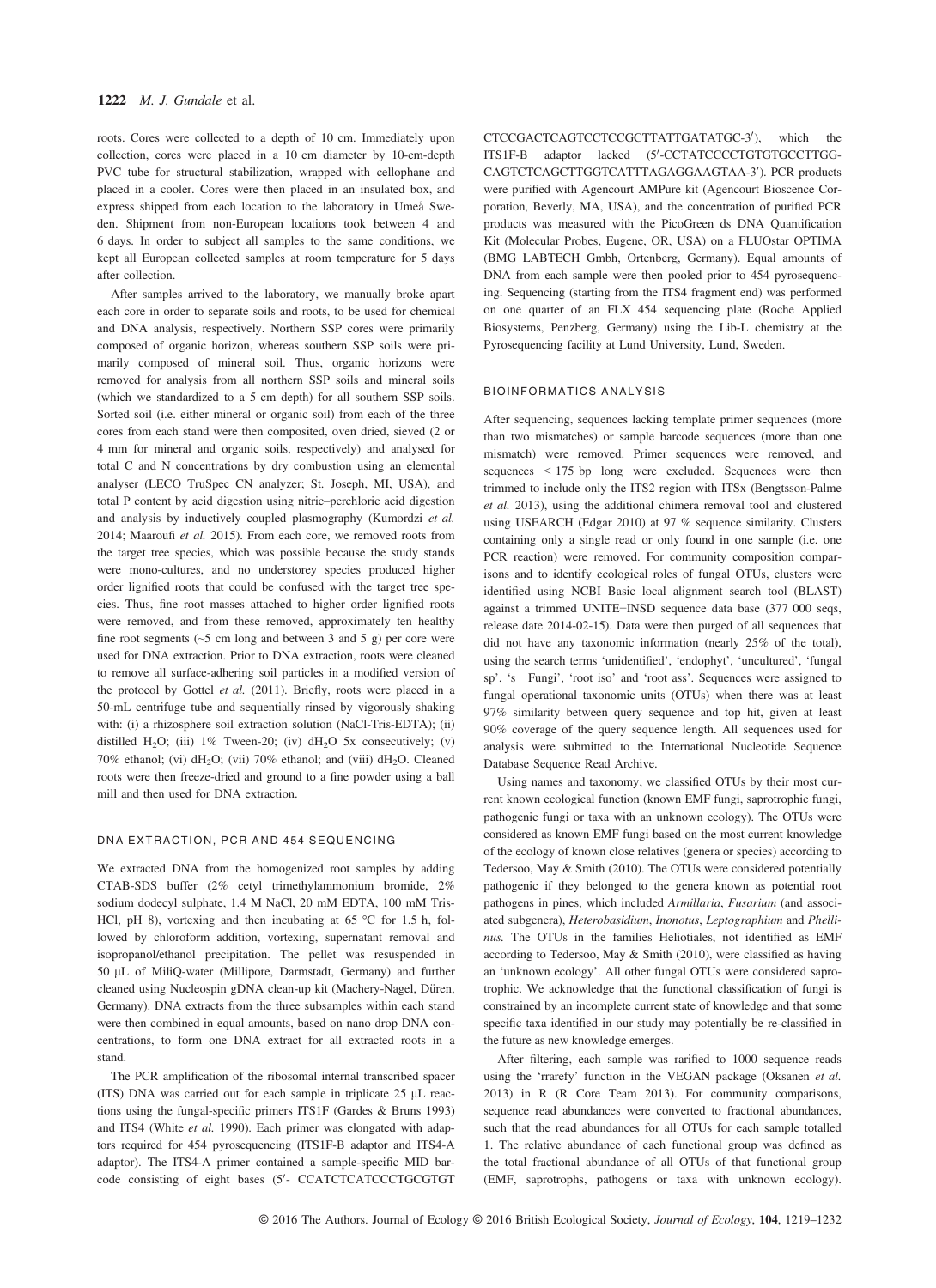Richness was defined as the number of OTUs identified per sample per 1000 reads.

#### STATISTICAL ANALYSIS

For each of our hypotheses, forest stands served as the unit of replication. Community composition data (i.e. the relative abundance of identified fungal species) were analysed using permutational multivariate analysis of variance (PERMANOVA) in Primer 7.0 with the PERMANOVA add-on package (Primer-E Ltd, Plymouth, UK). This approach is ideal for comparing communities across the regions defined in this study because it does not require assumptions to be satisfied regarding data distributions among the diverse sites grouped together within regions (e.g. normality or homoscedasticity). Meanwhile, richness and abundance of specific fungal functional groups (i.e. EMF, saprotrophs, pathogens or taxa of unknown ecology) were analysed using analysis of variance (ANOVA) in SPSS version 22 (IBM, New York, NY, USA). For our first hypothesis, two-way PERMANOVAS and ANOVAs were analysed using two fixed factors, 'introduction status' (i.e. P. contorta growing in its native or introduced range) and 'source-sink pair' (i.e. European P. contorta originating from Canada or Southern Hemisphere P. contorta originating from USA). For our second hypothesis, two-way PERMANOVAS and ANOVAs were analysed using two fixed factors, 'tree type' (P. contorta or native tree species) and region (Europe or Southern Hemisphere). For our third hypothesis, we used one-factor PERMANOVAS and ANOVAs comparing three Southern Hemisphere tree types (P. contorta plantations, invading P. contorta or native Nothofagus spp.).

For all PERMANOVA analyses, when significant main or interactive effects were detected ( $P \le 0.05$ ), we conducted *post hoc* pairwise PERMANOVAS between all groups which informed us which groups were different from each other, as well as the per cent similarity within and between groups. When PERMANOVA tests showed significant differences, we also performed canonical analysis of principal coordinates (CAP), which is a constrained ordination approach used to graphically display multi-variate comparisons with a priori grouping designations (Primer V7). Finally, for all main or interactive effects for which PERMANOVA identified as significant, we performed 'contribution of variables to similarity' (SIMPER) analysis (Primer V7), in order to identify which fungal species contributed most to the similarity within groups and differences between groups. The PERMANOVA tests could not be performed on fungal pathogen data because a large portion of samples did not contain any pathogens.

For all ANOVA analyses, when significant main or interactive differences were detected ( $P < 0.05$ ), post hoc pairwise Tukey's tests were conducted across all groups. All univariate data were assessed for adherence to parametric assumptions (i.e. normality and homoscedasticity), and this showed that only pathogen richness and abundance data across P. contorta native and introduced regions and between P. contorta and native trees (i.e. hypothesis 1 and 2) did not meet these assumptions, due to the low occurrence of pathogens in the northern SSP. Because of this, we compared pathogen richness and abundance data for the first and second hypothesis using nonparametric pairwise comparisons (Kruskal–Wallis tests, SPSS version 22.0), followed by nonparametric *post hoc* pairwise tests.

# **Results**

We obtained a total of 769 OTUs across all sites and tree types, of which 261, 427, 150 and 7 were EMF, saprotrophs, fungi with unknown ecology and pathogens, respectively. The number of OTUs in each of these categories for each region and tree type is reported in Table S1 (Supporting Information), and species contributing the most to the similarity within each of these groups are reported in Table S2.

# PINUS CONTORTA FUNGAL COMMUNITIES ACROSS DIFFERENT REGIONS

Community composition of all fungal endophyte categories was responsive to the main effects of introduction status (IS; P. contorta in its native vs. introduced range), source–sink pair (northern SSP; Canada–Europe; or southern SSP, USA– Southern Hemisphere), and their interaction (Table 1; Fig. 2, see within and between group similarities in lower left of each panel). For all fungi, EMF and saprotrophs, the interactive effects occurred because the two native range communities were more similar than the two introduced ranges communities and because communities across the northern SSP were more similar than the southern SSP (Fig. 2). For

Table 1. The results from two-factor PERMANOVA or ANOVA tests evaluating Pinus contorta root fungal endophyte responses to introduction status (i.e. growing in its native vs. introduced range), and across two different source–sink pairs (populations from USA or Canada introduced to the Southern Hemisphere or Europe, respectively). The analysis consisted of 18, 17, 16 and 10 stands in the USA, Canada, Europe and the Southern Hemisphere, respectively. Analysis of community composition was done using PERMANOVA on a Bray–Curtis similarity matrix of fungal taxonomic units identified using 454 pyrosequencing, while richness and relative abundance were analysed using ANOVA

|                        | Introduction<br>Status (IS) |                  | Source-Sink<br>Pair (SSP) |                  | $IS \times SSP$ |                |
|------------------------|-----------------------------|------------------|---------------------------|------------------|-----------------|----------------|
|                        | $F -$<br>value              | $P_{-}$<br>value | $F -$<br>value            | $P_{-}$<br>value | $F -$<br>value  | $P -$<br>value |
| *Community composition |                             |                  |                           |                  |                 |                |
| Total Fungi            | 4.455                       | 0.001            | 7.972                     | 0.001            | 3.020           | 0.001          |
| Ectomycorrhizas        | 4.891                       | 0.001            | 8.166                     | 0.001            | 2.815           | 0.002          |
| Saprotrophs            | 3.741                       | 0.001            | 5.549                     | 0.001            | 2.316           | 0.007          |
| Unknown<br>ecology     | 4.064                       | 0.001            | 13.122                    | 0.001            | 2.654           | 0.014          |
| Richness               |                             |                  |                           |                  |                 |                |
| Total fungi            | 10.007                      | 0.003            | 0.244                     | 0.623            | 1.281           | 0.262          |
| Ectomycorrhizas        | 28.813                      | < 0.001          | 5.297                     | 0.025            | 5.640           | 0.021          |
| Saprotrophs            | 2.780                       | 0.101            | 10.658                    | 0.002            | 0.313           | 0.578          |
| Unknown<br>ecology     | 0.193                       | 0.662            | 4.060                     | 0.051            | 0.325           | 0.571          |
| Relative abundance     |                             |                  |                           |                  |                 |                |
| Ectomycorrhizas        | 1.560                       | 0.217            | 8.058                     | 0.006            | 3.556           | 0.064          |
| Saprotrophs            | 0.605                       | 0.440            | 16.327                    | 0.000            | 3.495           | 0.067          |
| Unknown<br>ecology     | 0.435                       | 0.512            | 0.108                     | 0.744            | 0.249           | 0.620          |

\* For community composition data, the F-value is generated using permutations procedures and thus is referred to as a Pseudo-F-value.

The numerator, residual and total degrees of freedom for each factor is 1, 57 and 60, respectively, for all analyses.

Pathogens could not be analysed using the same statistical procedures and thus are not included in the table.

*P*-values in bold are significant at  $P < 0.05$ .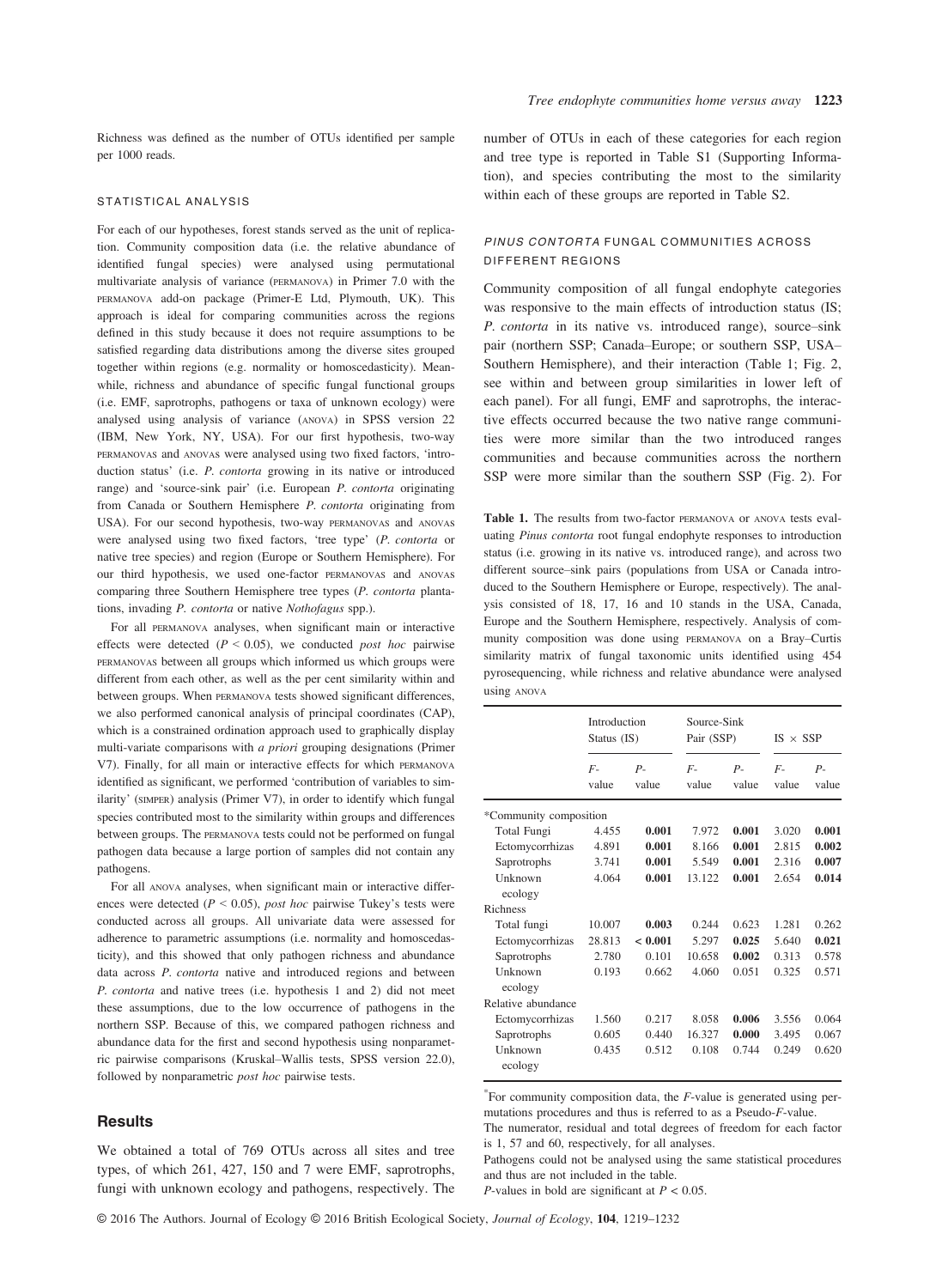

Fig. 2. A constrained ordination (canonical analysis of principal coordinates; CAP) showing the results of a PERMANOVA (permutations multivariate analysis of variance) test evaluating differences in community composition of (a) total fungal endophytes, (b) ectomycorrhizas, (c) saprotrophic fungi and (d) fungi with unknown ecology associated with Pinus contorta roots growing in four distinct regions (United States of America = USA, Canada = CA, Southern Hemisphere = SH, and Europe = EU). Results of the PERMANOVA are reported in Table 1. In the lower left corner of each panel, within group similarity (%) are listed in bold, while pairwise similarities between groups are non-bolded. An asterisk next to pairwise similarity values indicate when *post hoc* pairwise PERMANOVA analyses indicated a significant difference ( $P < 0.05$ ) in community composition between the two regions. \*For community composition data, the F-value is generated using permutations procedures and thus is referred to as a Pseudo- F-value.

fungi with unknown ecology, the significant interaction occurred because the native and introduced range communities was significantly different within the northern SSP, but not in the southern SSP (Fig. 2d). Species contributing to the difference in the total fungal community and EMF community between native and introduced range *P. contorta* trees are reported in Tables S3, S4, S5 and S6.

For richness and abundance variables analysed with twoway ANOVAs, introduction status significantly affected richness of total fungi and EMF, while SSP affected richness of EMF and saprotrophs, as well as the relative abundance of EMF and saprotrophs (Table 1). The richness of EMF was further affected by the interaction of IS and SSP (Table 1). For total fungi and EMF, the main effect of IS occurred because richness was always lower in introduced relative to native ranges, especially within the southern SSP (Fig. 3a and 3b). The significant effect of SSP on saprotrophic fungi was due to their greater richness on average in the southern than northern SSP. For the relative abundance data, EMF comprised a greater proportion of the root fungal community in the northern than in the southern SSP, whereas saprotrophs (Table 1) were more common in the Southern Hemisphere (Fig. 3e). For data analysed by Kruskal–Wallis tests (i.e. pathogen data), significant differences were found among the four regions for both richness and abundance (Kruskal–Wallis  $P$ -value = 0.004 and 0.003, respectively), with higher values in the Southern Hemisphere regions compared to all other regions (Fig. 3c,e).

# FUNGAL COMMUNITIES OF PINUS CONTORTA VS. NATIVE SPECIES

All fungal community composition variables were responsive to the main effects of tree type (TT; P. contorta or native tree species), region (R; Europe or Southern Hemisphere) and their interaction (Table 2). These significant main effects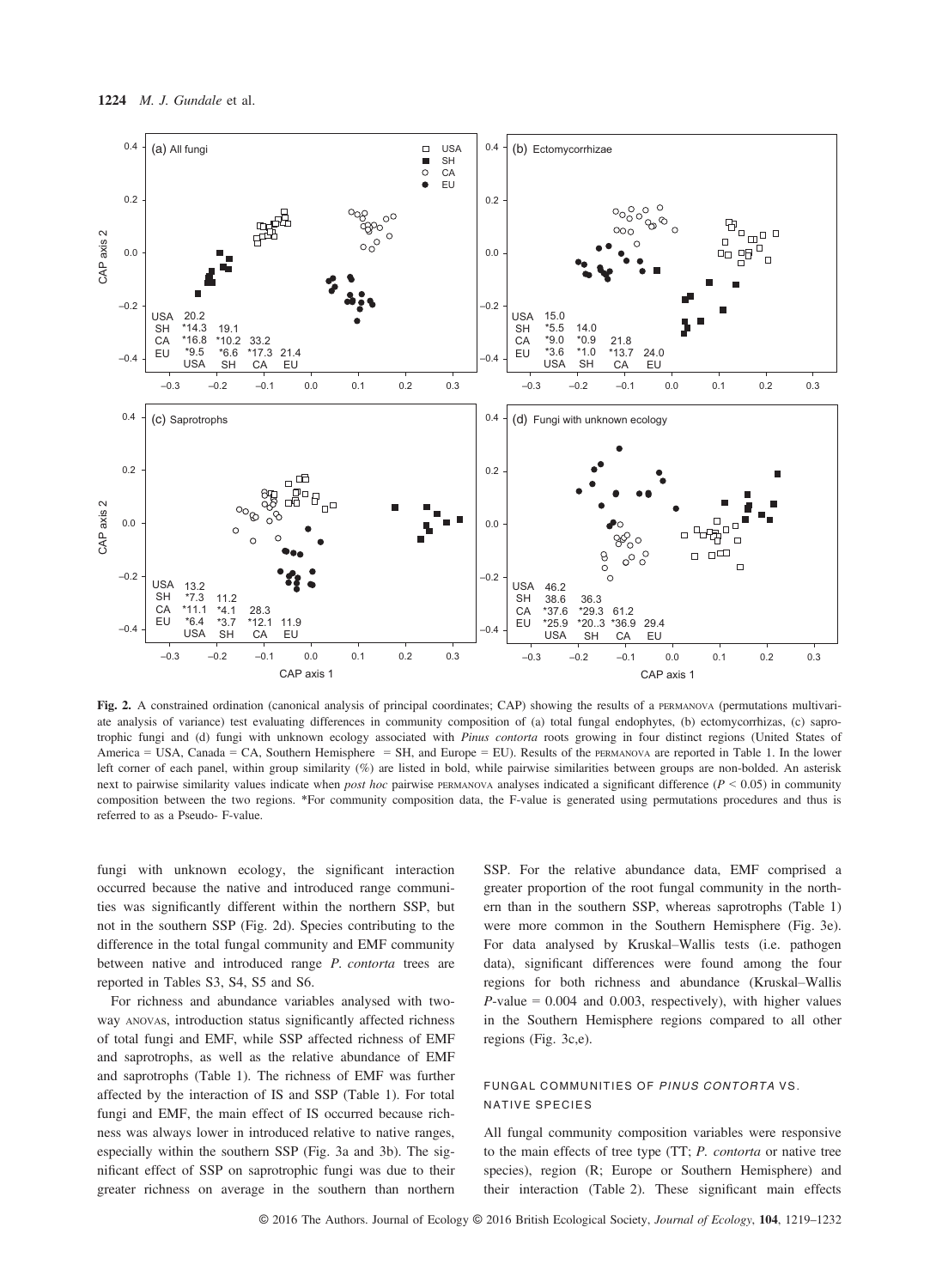

richness (a-d) and relative abundance (e) of fungal endophyte communities associated with Pinus contorta roots in two native range source populations (USA and Canada (CA)) and two sink populations (Southern Hemisphere (SH) or Europe (EU)), respectively. Richness is presented as the average rarified richness (for 1000 sequence reads) for each sample. Results from corresponding two-way ANOVA are reported for all variables are reported in Table 1, except for pathogens which were compared using a Kruskal–Wallis test. Different letters above bars or across bar segments (a or b) with the same shade indicate significant pairwise differences determined using Tukey's *post hoc* tests, except for pathogens (e) which were compared using nonparametric post hoc comparisons.

Fig. 3. Operational taxonomic unit (OTU)

occurred because on average communities were different between P. contorta and native species, and between European vs. Southern Hemisphere region, regardless of species (Fig. 4). The significant interactive effects for all fungal categories occurred because communities associated with P. contorta and the native tree species in Europe (i.e. P. sylvestris) were not significantly different, whereas fungal communities associated with P. contorta and the native Nothofagus species in the Southern Hemisphere significantly differed (Fig. 4; see within and between group similarities in lower left of each panel). Species contributing to the differences in the total fungal community and EMF community between introduced P. contorta and Nothofagus species are reported in Tables S7 and S8.

For all fungal richness and relative abundance variables analysed using two-way ANOVA, except for total fungal richness and relative abundance of fungi with unknown ecology, we found a significant effect of region (Table 2). We never found a significant effect of tree type or tree type by region interaction for any fungal richness or abundance variables (Table 2), except for the relative abundance of saprotrophs (Fig. 5e). The significant effects of region on richness occurred because richness of EMF and species with unknown ecology was higher in Europe and because saprotroph richness was greater in the Southern Hemisphere (Fig. 5a–d). The significant effect of region on fungal relative abundance variables was due to greater abundance of EMF in Europe and greater abundance of saprotrophs in the Southern Hemisphere (Fig. 5e). For pathogen richness and abundance, we found significant differences among the four tree types (Kruskal–Wallis  $P$ -value = 0.008 and 0.005, respectively), with higher values for both of the Southern Hemisphere tree types (Fig. 5b,e).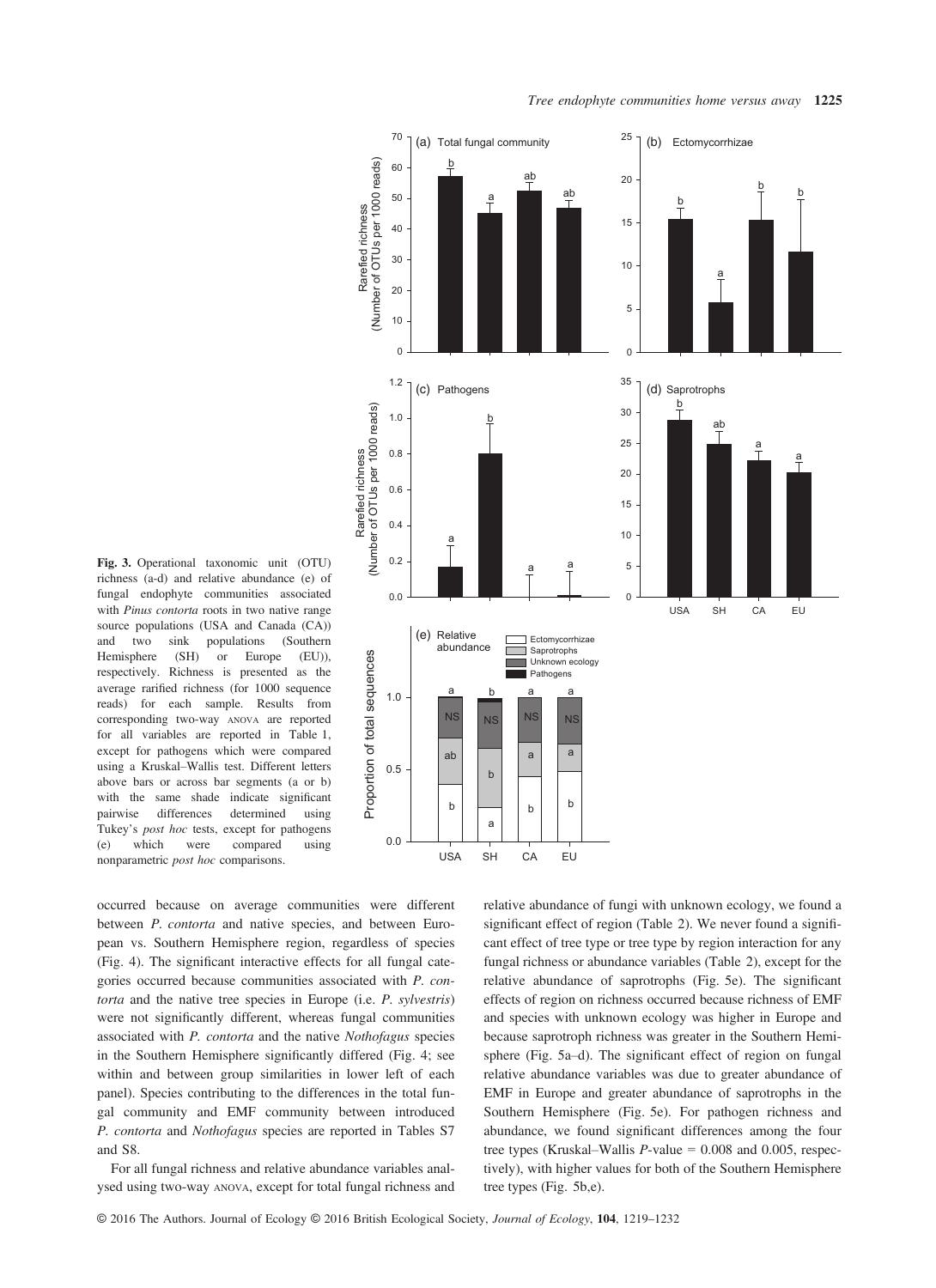Table 2. The results from two-factor PERMANOVA or ANOVA tests comparing root fungal endophyte responses between two different tree types, that is introduced Pinus contorta trees vs. the most similar dominant native tree (either Pinus sylvestris or Nothofagus sp.) in two different regions (Southern Hemisphere or Europe). The analysis consisted of 16 European and 10 Southern Hemisphere sites. Analysis of community composition was done using PERMANOVA on a Bray–Curtis similarity matrix of fungal taxonomic units identified using 454 pyrosequencing, while richness and relative abundance were analysed using ANOVA

|                          | Tree Type (TT) |            | Region $(R)$ |            | $TT \times R$ |            |
|--------------------------|----------------|------------|--------------|------------|---------------|------------|
|                          | $F$ -value     | $P$ -value | $F$ -value   | $P$ -value | $F$ -value    | $P$ -value |
| Community composition*   |                |            |              |            |               |            |
| Total Fungi              | 2.5267         | 0.001      | 7.4198       | 0.001      | 2.5751        | 0.001      |
| Ectomycorrhizas          | 2.3845         | 0.007      | 7.4607       | 0.001      | 2.3421        | 0.004      |
| Saprotrophs              | 2.492          | 0.001      | 5.910        | 0.001      | 2.263         | 0.001      |
| Unknown ecology          | 2.752          | 0.003      | 8.550        | 0.001      | 2.992         | 0.001      |
| Richness                 |                |            |              |            |               |            |
| Total fungi              | 0.496          | 0.485      | 1.295        | 0.261      | 0.401         | 0.530      |
| Ectomycorrhizas          | 0.370          | 0.546      | 22.017       | < 0.001    | 0.013         | 0.910      |
| Saprotrophs              | 0.160          | 0.691      | 4.476        | 0.040      | 0.160         | 0.691      |
| Unknown ecology          | 0.632          | 0.430      | 5.738        | 0.021      | 1.792         | 0.187      |
| Relative Abundance       |                |            |              |            |               |            |
| Ectomycorrhizas          | 1.863          | 0.179      | 18.583       | 0.000      | 0.030         | 0.864      |
| Saprotrophs <sup>†</sup> | 12.062         | 0.001      | 44.837       | 0.000      | 2.439         | 0.125      |
| Unknown ecology          | 1.340          | 0.253      | 0.741        | 0.394      | 0.975         | 0.328      |

\*For community composition data, the F-value is generated using permutations procedures and thus is referred to as a Pseudo-F-value. <sup>†</sup>These data could not be analyzed via ANOVA because failure to meet permetric assumptio

These data could not be analysed via ANOVA because failure to meet parametric assumptions and thus were analysed using Kruskal–Wallis tests. In both cases, these tests revealed significant differences at  $P < 0.05$ .

The numerator, residual and total degrees of freedom for each factor is 1, 57 and 60, respectively, for all analyses.

Pathogens could not be analysed using the same statistical procedures and thus are not included in the table.

*P*-values in bold are significant at  $P < 0.05$ 

# FUNGAL COMMUNITIES OF INVADING PINUS CONTORTA

We found that community composition of all fungal variables significantly differed among the three Southern Hemisphere tree types (i.e. invading P. contorta individuals, source P. contorta plantation and native Nothofagus trees) (Table 3). Further, *post hoc* analysis showed that communities associated with all three tree types always differed, except for fungi with unknown ecology, where the two types of P. contorta did not differ (Fig. 6). All fungal community variables were more similar between plantation and invading P. contorta trees than between P. contorta and Nothofagus sp. (Fig. 6: see within and between group similarities in the lower left of each panel). Species contributing to the difference in the total fungal community and EMF community between invading P. contorta trees, P. contorta plantation and Nothofagus in the Southern Hemisphere are reported in Tables S9, S10, S11 and S12. Richness and abundance of the different fungal categories were never different among the three tree types, except for the relative abundance of saprotrophs (Table 3), which was significantly higher for Nothofagus than for either type of P. contorta (data not graphically depicted).

#### SOIL CHEMICAL PROPERTIES

We found no significant difference in organic soil horizon C, N or P concentrations between Canadian P. contorta and either European stand types (i.e. P. contorta and P. sylvestris), or in mineral soil C, N or P between USA P. contorta and either Southern Hemisphere stand type (i.e. P. contorta or P. sylvestris) (Table S13).

# **Discussion**

In support of our first hypothesis, the total fungal endophyte community composition of P. contorta, and the composition of the EMF and saprotrophic fraction of that community, was significantly different in their introduced regions (i.e. Southern Hemisphere and Europe) compared to each of their source regions (i.e. USA and Canada, respectively). For the northern SSP, many species contributed to the community differences between Canada and Europe, but one specific EMF emerged as being particularly important, Piloderma sphaerosporum, which was present in both regions but four times more abundant at European sites (Tables S3 and S4). Many species also contributed to the community differences across the southern SSP regions (Table S5), including several EMF species that differed in relative abundance or presence (Table S6). A majority of the EMF associated with P. contorta in Southern Hemisphere sites, including those that helped explain community-level differences with the USA sites, are known North American taxa, which suggests they have been co-introduced with *P. contorta* (Dickie et al. 2010; Hayward, Horton & Nunez 2015a). The absence of these EMF at the USA sites we sampled could be explained by the high degree of EMF beta diversity across the USA range of P. contorta (we observed only 20.2% similarity across the 18 USA sites that we sampled), suggesting that the communities we observed across the Southern Hemisphere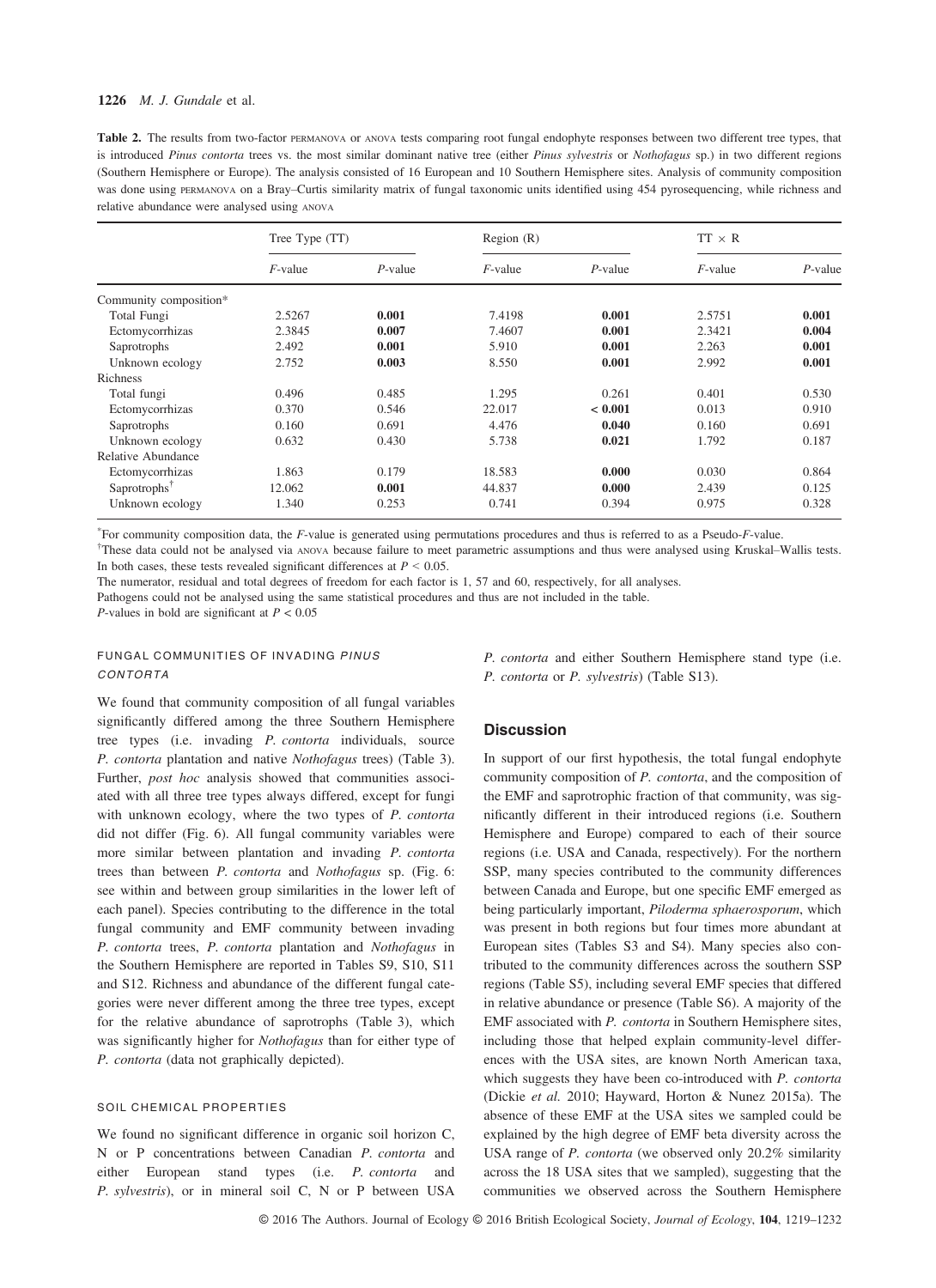

Fig. 4. A constrained ordination (canonical analysis of principal coordinates; CAP) showing the results of a PERMANOVA (permutational multivariate analysis of variance) test evaluating the effect of tree type (introduced Pinus contorta (PC) vs. the most similar dominant native tree species) and region (Europe = EU, or Southern Hemisphere = SH) on community composition of (a) total root fungal endophytes (b) ectomycorrhizal fungi, (c) saprotrophic fungi or (d) fungi with unknown ecology. The native trees in the Southern Hemisphere locations were Nothofagus sp. (NO) and Pinus sylvestris (PS) in European locations. In the lower left corner of the figure, similarity (%) of fungal communities across sites within each group is listed in bold, while pairwise similarities between groups are non-bolded. An asterisk next to pairwise similarity values indicates when post hoc pairwise PERMANOVA analyses indicated a significant difference  $(P < 0.05)$  in community composition. \*For community composition data, the F-value is generated using permutations procedures and thus is referred to as a Pseudo- F-value.

P. contorta plantations likely resulted from tree-fungal co-introductions from multiple North American locations.

In addition to compositional differences, total fungal richness and EMF richness associated with P. contorta were significantly lower on average in introduced compared to native regions. Several recent studies have suggested that EMF richness associated with introduced pines is likely lower in introduced regions compared to native regions, potentially due to limited co-introduction and a lack of co-evolved hostspecific specialists in the introduced environments (Dickie et al. 2010; Hynson et al. 2013; Hayward, Horton & Nunez 2015a; Hayward et al. 2015b). To our knowledge, this study provides the first direct comparison of fungal endophyte communities using molecular techniques across a wide array of sites in both a species native and introduced environment. Specifically, we show that introduction of P. contorta to a wide range of environments leads on average to reduced fungal endophyte richness at the stand level relative to in its native range, with particularly strong responses in the Southern Hemisphere as predicted by our first hypothesis. However, this pattern did not only occur for EMF fungi, but also for saprotrophs which are not known to exhibit host specificity (van Heijden & Sanders 2003). This suggests that factors other than incomplete co-introduction of co-evolved specialists from its native range could contribute to the reduced fungal richness associated with P. contorta in introduced regions.

Contrary to our first hypothesis, and in contrast to the response of other fungal functional groups, pathogen richness was not lower in introduced environments. Instead, pathogens were almost completely absent for Canadian and European samples, and pathogen richness was higher in Southern Hemisphere *P. contorta* stands than in corresponding native stands in the USA. In many soil sterilization studies, enemy escape (Elton 1958) has been proposed as a key mechanism for explaining positive plant growth responses to soil biota in environments to which they have been introduced (e.g.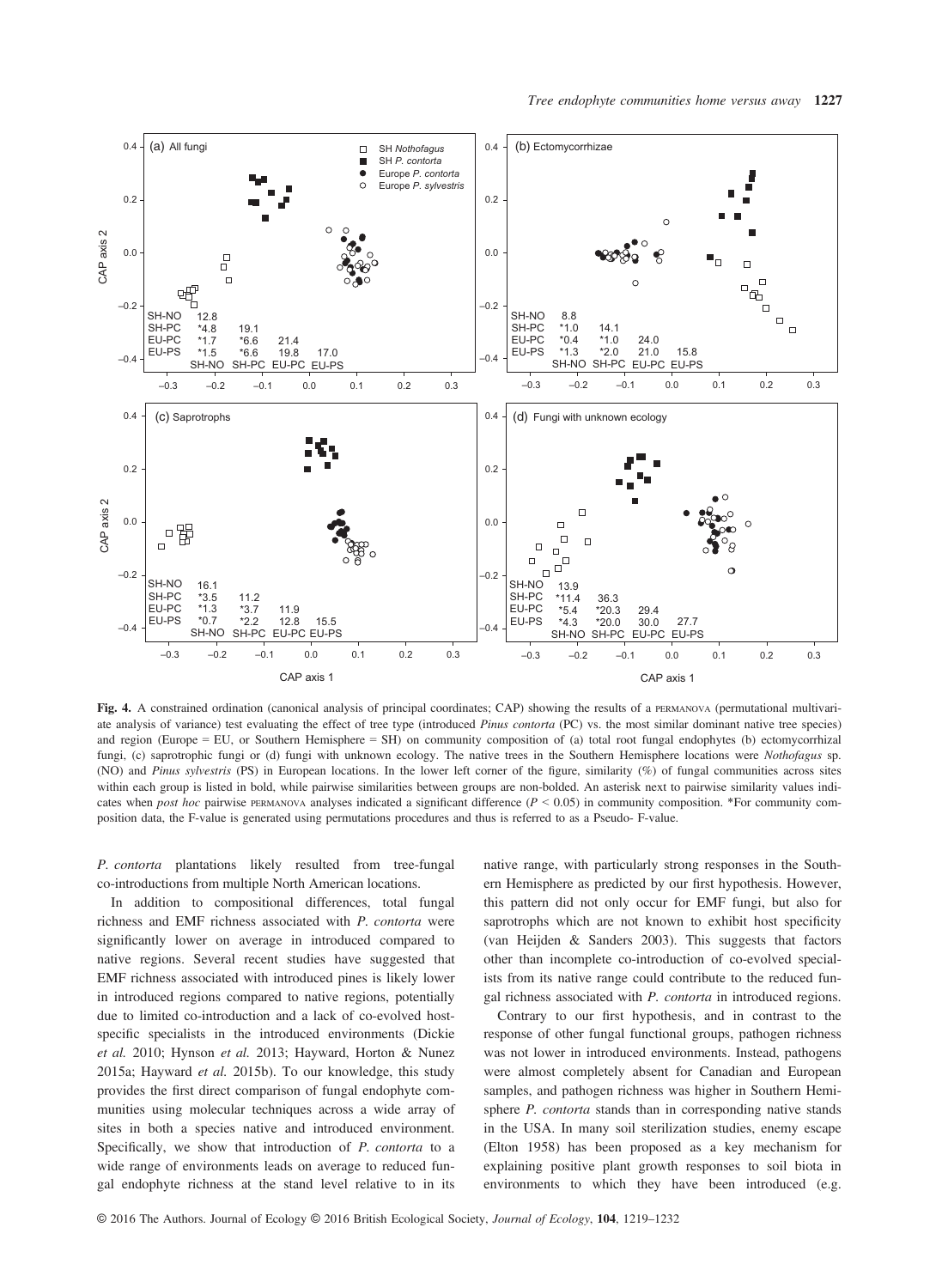

Fig. 5. Differences in operational taxonomic unit (OTU) richness (a-d) and relative abundance (e) of fungal root endophyte communities associated with either Pinus contorta (PC) or Pinus sylvestris (PS) in Europe (EU), or P. contorta or Nothofagus sp. (NO) in the Southern Hemisphere (SH). Richness is presented as the average rarified richness (for 1000 sequence reads) for each sample. Results from a corresponding twoway ANOVA are reported in Table 2. Different letters above bars or across bar segments (a or b) with the same shade indicate significant pairwise differences determined using Tukey's post hoc tests, except for pathogens (e) which were compared using nonparametric post hoc comparisons.

Klironomos 2002; Reinhart et al. 2003). As such, a recent study by Gundale et al. (2014a) showed that P. contorta seedlings grew substantially better when inoculated with Swedish compared to Canadian soil microbial communities. While our pathogen data should be interpreted cautiously because plant–pathogen relationships can vary among species, genotypes or environments, our data do not suggest pathogen escape as a likely explanation for enhanced growth of P. contorta. Our data instead suggest a role for compositional differences between European and Canadian EMF. For instance, P. contorta may particularly benefit from the greater abundance of Piloderma sphaerosporum in Swedish soil (sensu the 'enhanced mutualism hypothesis'; Reinhart & Callaway 2006). This could occur if P. contorta derived greater benefit from P. sphaerosporum than P. sylvestris (Bahram et al.

2013) or if P. sphaerosporum performed more optimally in Swedish compared to Canadian soil.

We also found support for the second part of our first hypothesis that differences between native and introduced range fungal community composition would be greater in environments with phylogenetically more distant native vegetation. Both EMF and saprotroph composition were more similar within the northern SSP (13.7 and 12.1 similarity, respectively) compared to the southern SSP (5.5 and 7.3% similarity, respectively). Further, the richness and abundance of EMF and pathogenic fungi were similar across the northern SSP, but showed very large changes across the southern SSP. The particularly large differences in fungal communities across the southern SSP cannot be easily explained by differences in abiotic factors across native and introduced ranges,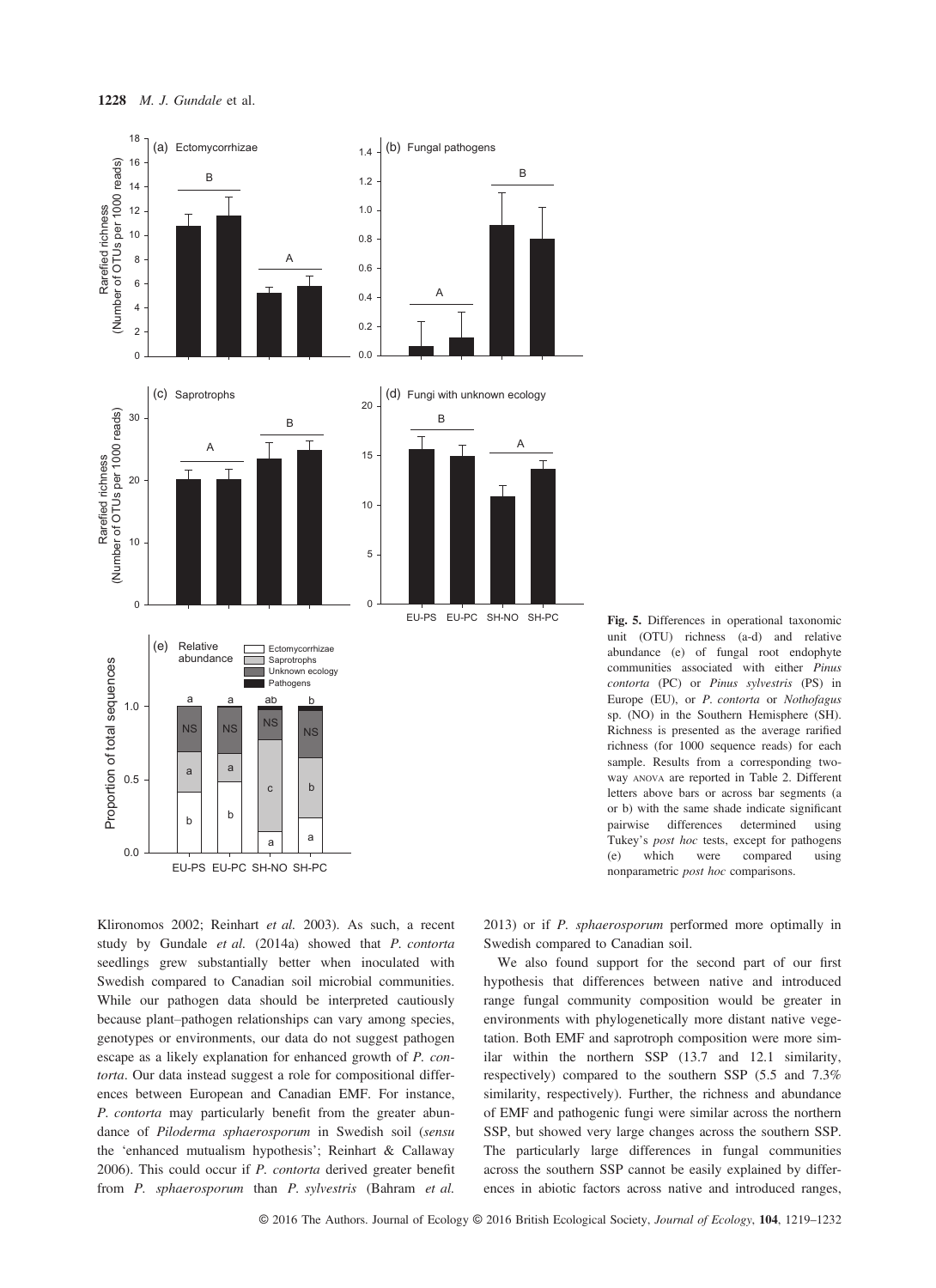Table 3. The results from two-factor PERMANOVA or ANOVA tests comparing root fungal endophyte responses between three tree types in the Southern Hemisphere (Pinus contorta plantations, invading P. contorta individuals and native Nothofagus trees), which were sampled at 10 Southern Hemisphere sites. Analysis of community composition was done using PERMANOVA on a Bray–Curtis similarity matrix of fungal taxonomic units identified using 454 pyrosequencing, while richness and relative abundance were analysed using ANOVA

|                    | $\dagger$ F-value | $P$ -value |
|--------------------|-------------------|------------|
| Composition        |                   |            |
| Total fungi        | 3.0057            | 0.001      |
| Ectomycorrhizas    | 2.977             | 0.001      |
| Saprotrophs        | 2.411             | 0.001      |
| Unknown ecology    | 2.648             | 0.001      |
| Richness           |                   |            |
| Total fungi        | 0.646             | 0.532      |
| Ectomycorrhizas    | 2.086             | 0.144      |
| Pathogens          | 0.618             | 0.547      |
| Saprotrophs        | 1.917             | 0.163      |
| Unknown ecology    | 1.899             | 0.169      |
| Relative abundance |                   |            |
| Ectomycorrhizas    | 0.681             | 0.514      |
| Pathogens          | 0.144             | 0.867      |
| Saprotrophs        | 7.347             | 0.003      |
| Unknown ecology    | 2.750             | 0.082      |

The between, within and total degrees of freedom for each analysis were 2, 33 and 35, respectively.

<sup>†</sup>For community composition, the F-value is generated using permutations procedures and thus is referred to as a Pseudo-F-value. Pathogens are not included in this section of the table because they were present in too few samples to compute Bray–Curtis matrices.

*P*-values in bold are significant at  $P < 0.05$ 

such as latitude and climate (Gundale et al. 2014b), or edaphic factors (Table S13). In addition to the greater phylogenetic similarity of P. contorta with P. sylvestris, several additional factors could contribute to the greater similarities in communities across the northern vs. southern SSP, such as greater spatial ranges of taxa at higher latitudes (e.g. Rapoport's rule; Stevens 1989; Tedersoo et al. 2014), or inherently greater similarity of North American fungal communities with those in Europe compared to the Southern Hemisphere locations (Tedersoo et al. 2014).

We found strong evidence for our second hypothesis which proposed that the phylogenetic relatedness of trees was a key driver of fungal communities associated with introduced P. contorta. In Europe, total root endophyte community composition, as well as EMF, saprotrophs and fungi with unknown ecology never differed between the congeneric P. contorta and P. sylvestris, indicating that Pinus-fungal associations are relatively plastic, and show little host specificity at the subgenus level. This finding is consistent with a variety of local scale studies indicating little intrageneric host specificity of EMF within the Pinaceae (Molina & Trappe 1994; Tedersoo et al. 2007), but contrasts with a study by Kohout et al. (2011) which found host specificity of some EMF between European P. sylvestris (a two needle pine) and Pinus strobus (a less closely related invasive five needle pine from North America). In contrast to the northern SSP, the communities of all fungal groups differed between phylogenetically distant P. contorta and Nothofagus in Southern Hemisphere locations, with many fungal species only present on one species or the other (Tables S7 and S8). Of the 10 most abundant EMF taxa found in Southern Hemisphere P. contorta stands (comprising 94% of all sequence reads), only two were also found in adjacent Nothofagus forests (Cadophora finlandica and Meliniomyces bicolor); in contrast, 8 of these EMF were also observed in the native US stands. These finding strongly suggest that a majority of fungi (and notably EMF) associated with Southern Hemisphere P. contorta have been co-introduced from North America (Dickie et al. 2010; Hayward, Horton & Nunez 2015a).

Despite the likely dependence of P. contorta on cointroduced EMF in the Southern Hemisphere, we did not find any differences in richness or abundance of fungal endophytes (other than saprotrophs) between P. contorta and the native trees in either of the introduced regions (except for saprotrophs), which is inconsistent with our second hypothesis, but consistent with some other studies comparing native and introduced Pinaceae (Kohout et al. 2011; O'Hanlon & Harrington 2012; Bahram et al. 2013). This suggests that reduced richness associated with P. contorta in introduced compared to native regions may not be entirely due to incomplete cointroduction (Dunstan, Dell & Malajczuk 1998; Tedersoo et al. 2007), but that additional geographic or local factors may limit the richness of the fungal endophyte community in the particular introduced regions we evaluated, regardless of whether a species is native or exotic (Tedersoo et al. 2014). Factors such as dispersal, competition and mortality that are well known to influence plant community richness (Grime 1973; Hubbell 2001) could potentially also influence fungal richness at specific sites and at regional scales, although this remains poorly understood for fungal communities at the geographical scale of our study (Tedersoo et al. 2014).

Contrary to our third hypothesis, we found no evidence that invading P. contorta individuals in the Southern Hemisphere encountered fewer pathogens; instead, they had similarly high pathogen abundance and richness values to the other Southern Hemisphere tree types (i.e. *P. contorta* plantations and Nothofagus spp.). However, in support of our third hypothesis, we found strong evidence that invading P. contorta individuals developed unique fungal communities relative to both established P. contorta plantation and Nothofagus stands (Tables S9, S10, S11 and S12). Although several fungal species were shared between plantations and invading trees, other species that were rare in the plantations were substantially more abundant in roots of invading trees (Table S10). Several previous studies that have focused on invading conifers, and specifically P. contorta, have identified one specific Northern Hemisphere EMF (i.e. Suillus luteus), as an important coinvader in Southern Hemisphere habitats (Hynson et al. 2013; Hayward, Horton & Nunez 2015a; Hayward et al. 2015b), and this is clearly supported by our data (Table S10). A few recent studies focused on Pinus invasions have suggested that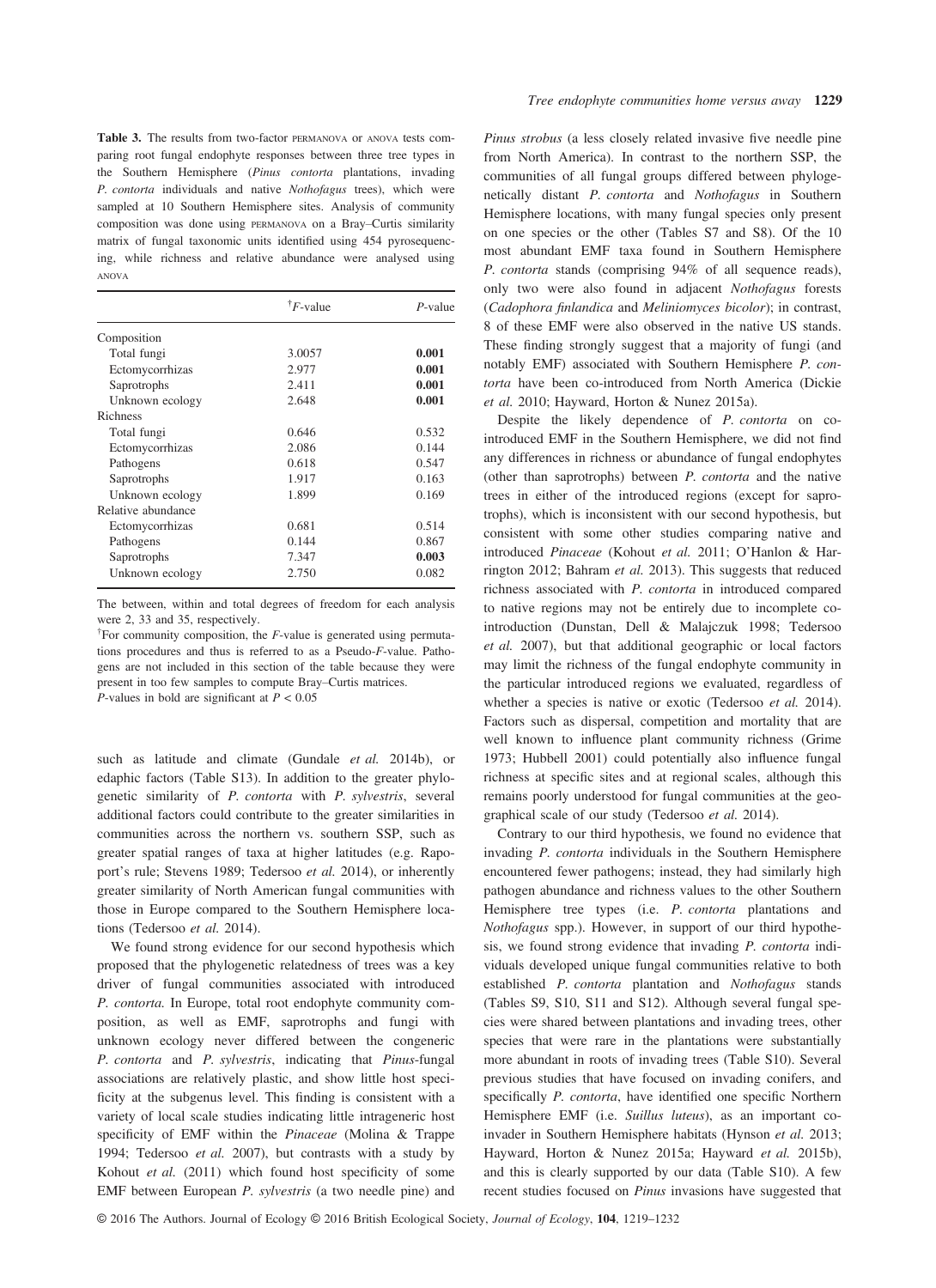

Fig. 6. A constrained ordination (canonical analysis of principal coordinates; CAP) showing the results of a PERMANOVA (permutational multivariate analysis of variance) test evaluating the community composition of (a) total fungal root endophytes, (b) ectomycorrhizal fungi, (c) saprotrophic fungi and (d) fungi with unknown ecology associated within the roots of three Southern Hemisphere tree types, source Pinus contorta plantations (PC-PLT), invading P. contorta individuals (PC-I) and native Nothofagus trees (Noth). In the lower left corner of each panel, the similarity (%) of fungal communities among sites within each group is listed in bold, whereas pairwise similarities between groups are non-bolded. An asterisk next to pairwise similarity values indicate when post hoc pairwise PERMANOVA analyses indicated a significant differences (at  $P < 0.05$ ) in community composition. \*For community composition data, the F-value is generated using permutations procedures and thus is referred to as a Pseudo- F-value.

plantation establishment could be done with a lower risk of invasion in some introduced ranges if co-introduction of mycorrhiza species such as S. luteus could be reduced (Hynson et al. 2013; Hayward, Horton & Nunez 2015a). While our data support the importance of S. luteus for invading P. contorta, they also suggest that a number of other species are effective co-invaders (e.g. Atheliales sp. #SH229 868.06FU, Sistotrema sp. #SH211497.06FU and Wilcoxina mikolae). Further, our data suggest that EMF communities associated with invading P. contorta individuals are highly variable across the broad geographic range of study sites that we evaluated (only 16% average similarity across sites), and equally rich as communities associated with P. contorta plantations or Nothofagus forests. These patterns suggest that Pinus invasion would likely occur in these environments even in the absence of S. luteus, as long as other suitable EMF coinvaders are present (Hayward et al. 2015b).

#### **Conclusions**

This study provides several new insights into the likely role of fungal interactions in explaining the high productivity of P. contorta in some European locations (Elfving, Ericsson & Rosvall 2001; Gundale et al. 2014b) and its successful establishment and invasion in Southern Hemisphere locations (Ledgard 2001; Langdon, Pauchard & Aguayo 2010; Gundale et al. 2014b). First, our data indicate that escape from below-ground fungal pathogens is probably not an important contributor to the strong performance of P. contorta in these environments. Instead, invading P. contorta individuals in the Southern Hemisphere encountered the greatest abundance and richness of pathogens across our whole study system, suggesting that invasion occurs in these regions despite greater pathogen abundance. Secondly, our data indicate that P. contorta associates with different fungal communities in all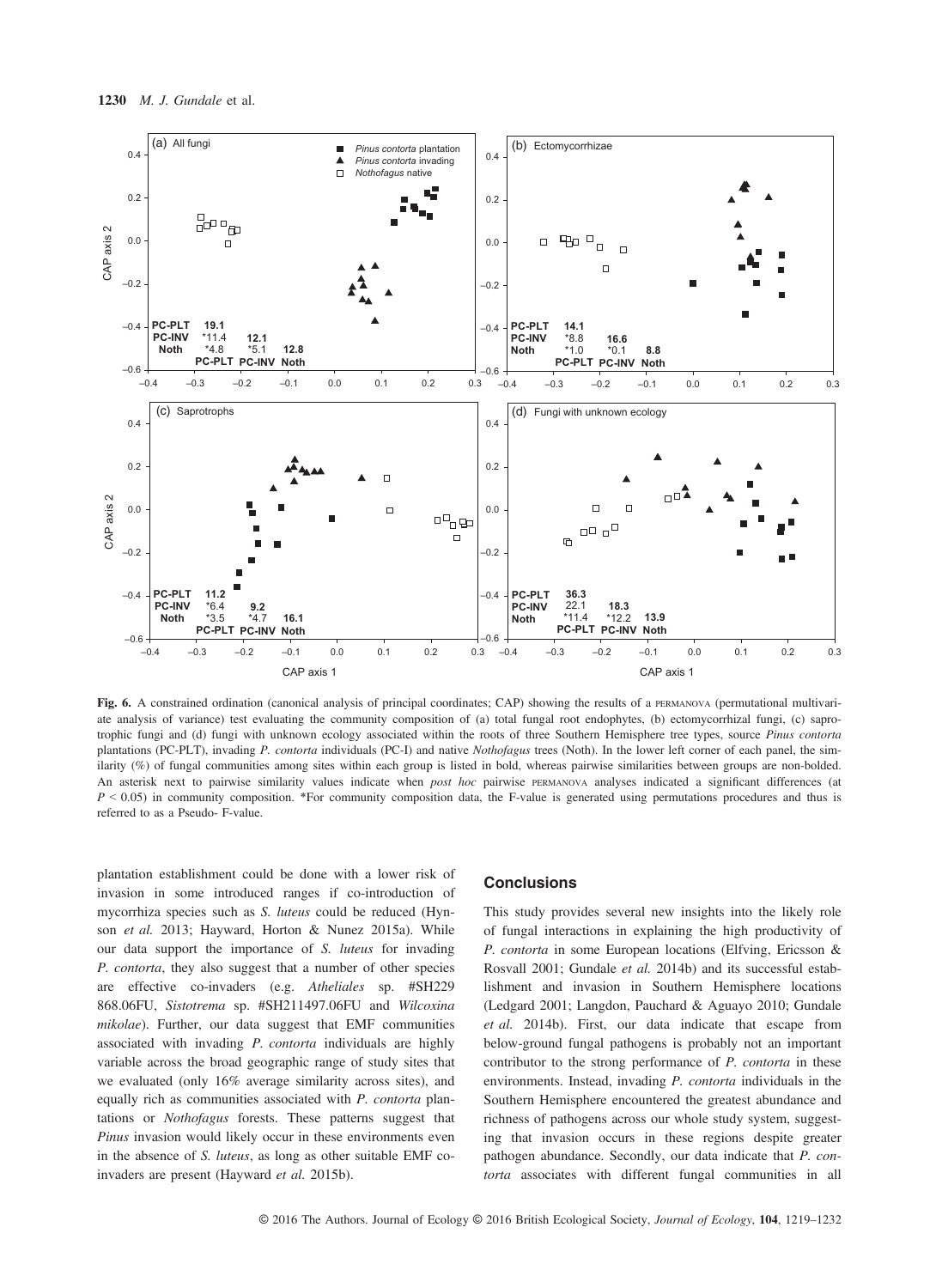environments to which it is introduced compared to its native range, but suggests the mechanism controlling these communities differs among environments. In environments with phylogenetically similar vegetation, P. contorta readily associates with fungal taxa already present, which may contribute to its enhanced growth in these regions. Meanwhile, in environments with phylogenetically distant vegetation, it becomes associated with a unique fungal community that appears to have originated from multiple co-introduction events of native range taxa that re-assembled to form fungal communities with unique composition. Thirdly, our study suggests that fungal co-introduction is necessary for initial establishment of ECM species in environments with phylogenetically distant vegetation. However, our study also suggests that once fungal cointroduction has occurred, invasion of P. contorta is not likely constrained by fungal co-invasion, as suggested by the considerable EMF diversity associated with P. contorta in all environments we evaluated, including invading P. contorta individuals as far as 1 km from source plantations. This suggests that invasion of EMF plants is likely to be limited by fungal co-invasion only under the most extreme situations, that is where native vegetation is phylogenetically distant, and no fungal co-introduction has occurred.

## Acknowledgements

This project was supported by a grant from the Swedish TC4F program to MJG. AP acknowledges support by Fondecyt grant 1140485, and the Institute of Ecology and Biodiversity with grants by the Ministry of the Economy ICM P05-002 and CONICYT PFB-23. AF acknowledges support by Fondecyt grant 1120171. D.P. acknowledges financial support from Core funding for Crown Research Institutes from the New Zealand Ministry of Business, Innovation and Employment's Science and Innovation Group. B.M. acknowledges support from the Long-Term Experiments work area of the Forestry Commission's research programme on Delivering Resilient Forests. We thank M. Sandström and A. Väppling for assistance with sample processing, and K. Gundale for help with field work.

## Data accessibility

Data are accessible via Dryad at<http://dx.doi.org/10.5061/dryad.p513f> (Gundale et al., 2016). Data files: Raw Data Summary

#### **References**

- Agrawal, A.A., Kotanen, P.M., Mitchell, C.E., Power, A.G., Godsoe, W. & Klironomos, J. (2005) Enemy release? An experiment with congeneric plant pairs and diverse above- and belowground enemies. Ecology, 86, 2979– 2989.
- Bahram, M., Koljalg, U., Kohout, P., Mirshahvaladi, S. & Tedersoo, L. (2013) Ectomycorrhizal fungi of exotic pine plantations in relation to native host trees in Iran: evidence of host range expansion by local symbionts to distantly related host taxa. Mycorrhiza, 23, 11–19.
- Bengtsson-Palme, J., Veldre, V., Ryberg, M., Hartmann, M., Branco, S., Wang, Z., Godhe, A., Bertrand, Y., De Wit, P. & Sanchez, M. (2013) ITSx: Improved software detection and extraction of ITS1 and ITS2 from ribosomal ITS sequences of fungi and other eukaryotes for use in environmental sequencing. Methods in Ecology and Evolution, 4, 914–919.
- Callaway, R.M., Thelen, G.C., Rodriguez, A. & Holben, W.E. (2004) Soil biota and exotic plant invasion. Nature, 427, 731–733.
- Courty, P.E., Buee, M., Diedhiou, A.G., Frey-Klett, P., Le Tacon, F., Rineau, F., Turpault, M.P., Uroz, S. & Garbaye, J. (2010) The role of ectomycorrhizal communities in forest ecosystem processes: New perspectives and emerging concepts. Soil Biology & Biochemistry, 42, 679–698.
- Dickie, I.A., Bolstridge, N., Cooper, J.A. & Peltzer, D.A. (2010) Co-invasion by Pinus and its mycorrhizal fungi. New Phytologist, 187, 475–484.
- Dunstan, W.A., Dell, B. & Malajczuk, N. (1998) The diversity of ectomycorrhizal fungi associated with introduced Pinus spp. in the southern hemisphere, with particular reference to western Australia. Mycorrhiza, 8, 71–79.
- Edgar, R.C. (2010) Search and clustering orders of magnitude faster than BLAST. Bioinformatics, 26, 2460–2461.
- Elfving, B., Ericsson, T. & Rosvall, O. (2001) The introduction of lodgepole pine for wood production in Sweden - a review. Forest Ecology And Management, 141, 15–29.
- Elton, C.S. (1958) The Ecology of Invasions by Animals and Plants. Chapman and Hall, London, UK.
- Engelkes, T., Morrien, E., Verhoeven, K.J.F., Bezemer, T.M., Biere, A., Harvey, J.A., McIntyre, L.M., Tamis, W.L.M. & van der Putten, W.H. (2008) Successful range-expanding plants experience less above-ground and belowground enemy impact. Nature, 456, 946–948.
- Gardes, M. & Bruns, T.D. (1993) ITS Primers with enhanced specificity for Basidiomycetes - Application to the identification of mycorrhizae and rusts. Molecular Ecology, 2, 113–118.
- Gottel, N.R., Castro, H.F., Kerley, M., Yang, Z., Pelletier, D.A., Podar, M., Karpinets, T., Uberbacher, E., Tuskan, G.A., Vilgalys, R., Doktycz, M.J. & Schadt, C.W. (2011) Distinct microbial communities within the endosphere and rhizosphere of Populus deltoides roots across contrasting soil types. Applied and Environment Microbiology, 77, 5934–5944.
- Grime, J.P. (1973) Competitive exclusion in herbaceous vegetation. Nature, 242, 344–347.
- Gundale, M.J., Kardol, P., Nilsson, M.C., Nilsson, U., Lucas, R.W. & Wardle, D.A. (2014a) Interactions with soil biota shift from negative to positive when a tree species is moved outside its native range. New Phytologist, 202, 415–421.
- Gundale, M.L., Almeida, J.P., Wallander, H, Wardle, D.A., Kardol, P., Nilsson, M.C. et al. (2016) Data from: Differences in endophyte communities of introduced trees depend on the phylogenetic relatedness of the receiving forest. Dryad Digital Repository, [http://dx.doi.org/10.5061/dryad.p513f.](http://dx.doi.org/10.5061/dryad.p513f)
- Gundale, M.J., Pauchard, A., Langdon, B., Peltzer, D.A., Maxwell, B.D. & Nuñez, M.A. (2014b) Can model species be used to advance the field of invasion ecology? Biological Invasions, 16, 591–607.
- Gurevitch, J., Fox, G.A., Wardle, G.M., Inderjit & Taub, D. (2011) Emergent insights from the synthesis of conceptual frameworks for biological invasions. Ecology Letters, 14, 407–418.
- Hawkes, C.V. (2007) Are invaders moving targets? The generality and persistence of advantages in size, reproduction, and enemy release in invasive plant species with time since introduction. American Naturalist, 170, 832-843.
- Hayward, J., Horton, T.R. & Nunez, M.A. (2015a) Ectomycorrhizal fungal communities coinvading with Pinaceae host plants in Argentina: Gringos bajo el bosque. The New Phytologist, 208, 497–506.
- Hayward, J., Horton, T.R., Pauchard, A. & Nunez, M.A. (2015b) A single ectomycorrhizal fungal species can enable a Pinus invasion. Ecology, 96, 1438– 1444.
- van der Heijden, M.G.A. & Sanders, I.R. (2003) Mycorrhizal Ecology. Ecological Studies 157. Springer, Berlin, Germany.
- Hierro, J.L., Maron, J.L. & Callaway, R.M. (2005) A biogeographical approach to plant invasions: the importance of studying exotics in their introduced and native range. Journal of Ecology, 93, 5-15.
- Hubbell, S.P. (2001) The Unified Neutral Theory of Biodiversity and Biogeography. Princeton University Press, Princeton, NJ, USA.
- Hynson, N.A., Merckx, V., Perry, B.A. & Treseder, K.K. (2013) Identities and distributions of the co-invading ectomycorrhizal fungal symbionts of exotic pines in the Hawaiian Islands. Biological Invasions, 15, 2373–2385.
- Keane, R.M. & Crawley, M.J. (2002) Exotic plant invasions and the enemy release hypothesis. Trends in Ecology & Evolution, 17, 164–170.
- Klironomos, J.N. (2002) Feedback with soil biota contributes to plant rarity and invasiveness in communities. Nature, 417, 67–70.
- Kohout, P., Sykorova, Z., Bahram, M., Hadincova, V., Albrechtova, J., Tedersoo, L. & Vohnik, M. (2011) Ericaceous dwarf shrubs affect ectomycorrhizal fungal community of the invasive Pinus strobus and native Pinus sylvestris in a pot experiment. Mycorrhiza, 21, 403–412.
- Kumordzi, B.B., Nilsson, M.C., Gundale, M.J. & Wardle, D.A. (2014) Changes in local-scale intraspecific trait variability of dominant species across contrasting island ecosystems. Ecosphere, 5, 1–17.
- Langdon, B., Pauchard, A. & Aguayo, M. (2010) Pinus contorta invasion in the Chilean Patagonia: local patterns in a global context. Biological Invasions, 12, 3961–3971.
- Ledgard, N. (2001) The spread of lodgepole pine (Pinus contorta, Dougl.) in New Zealand. Forest Ecology And Management, 141, 43–57.